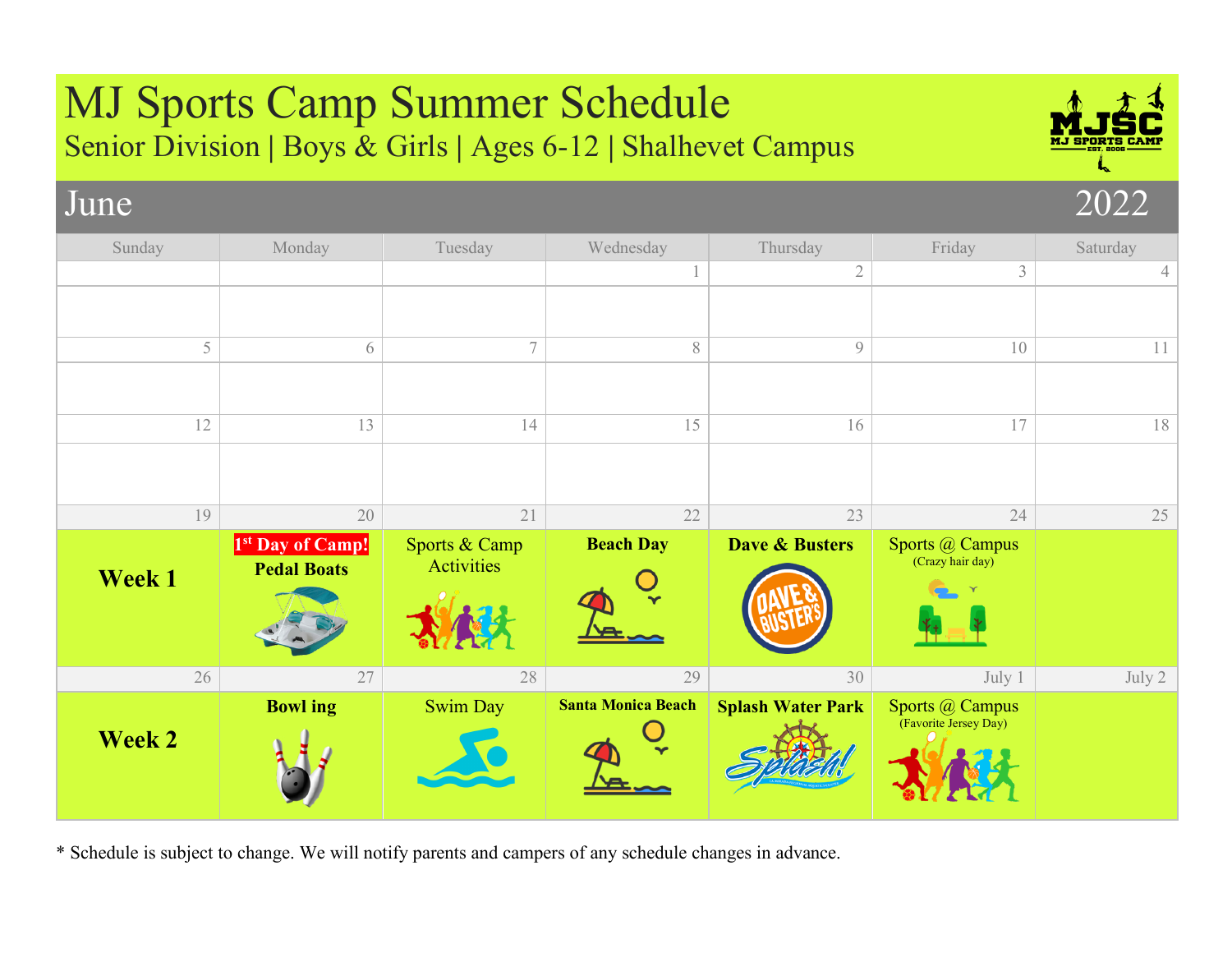## MJ Sports Camp Summer Schedule Senior Division **|** Boys & Girls **|** Ages 6-12 **|** Shalhevet Campus July 2022 Sunday | Monday | Tuesday | Wednesday | Thursday | Friday | Saturday  $3 \mid 4 \mid 5 \mid 6 \mid 7 \mid 8 \mid 9$ **Happy 4th of July**  Sports @ Campus **Inflatable World! Knott's Berry Farm Sports @ Park (Late Pick-up) (NO CAMP)** (Munchies!) **Week 3**  $10$  11 12 12 13 13 14 (17<sup>th</sup> of Tammuz) 15 16 Game Truck Swim Day Sports @ Campus Dojo Boom **End of Session 1 (Late Pick-up)** (Tournaments, prize **Week 4** table, awards, talent ண show)  $17$  18 18 19 19 20 21 21 22 23 Sports @ Campus Dockweiler Beach **Castle Park Sports & Fruit Man!**  Camp Hike (Dress like your counselor) **Week 5**  $24$  25 26 26 27 28 28 29 29 Malibu Canyon BBQ Camp Activities Dockweiler Beach **Off the Wall** Sports @ Park **GALERIE Week 6** 7®NE

\* Schedule is subject to change. We will notify parents and campers of any schedule changes in advance.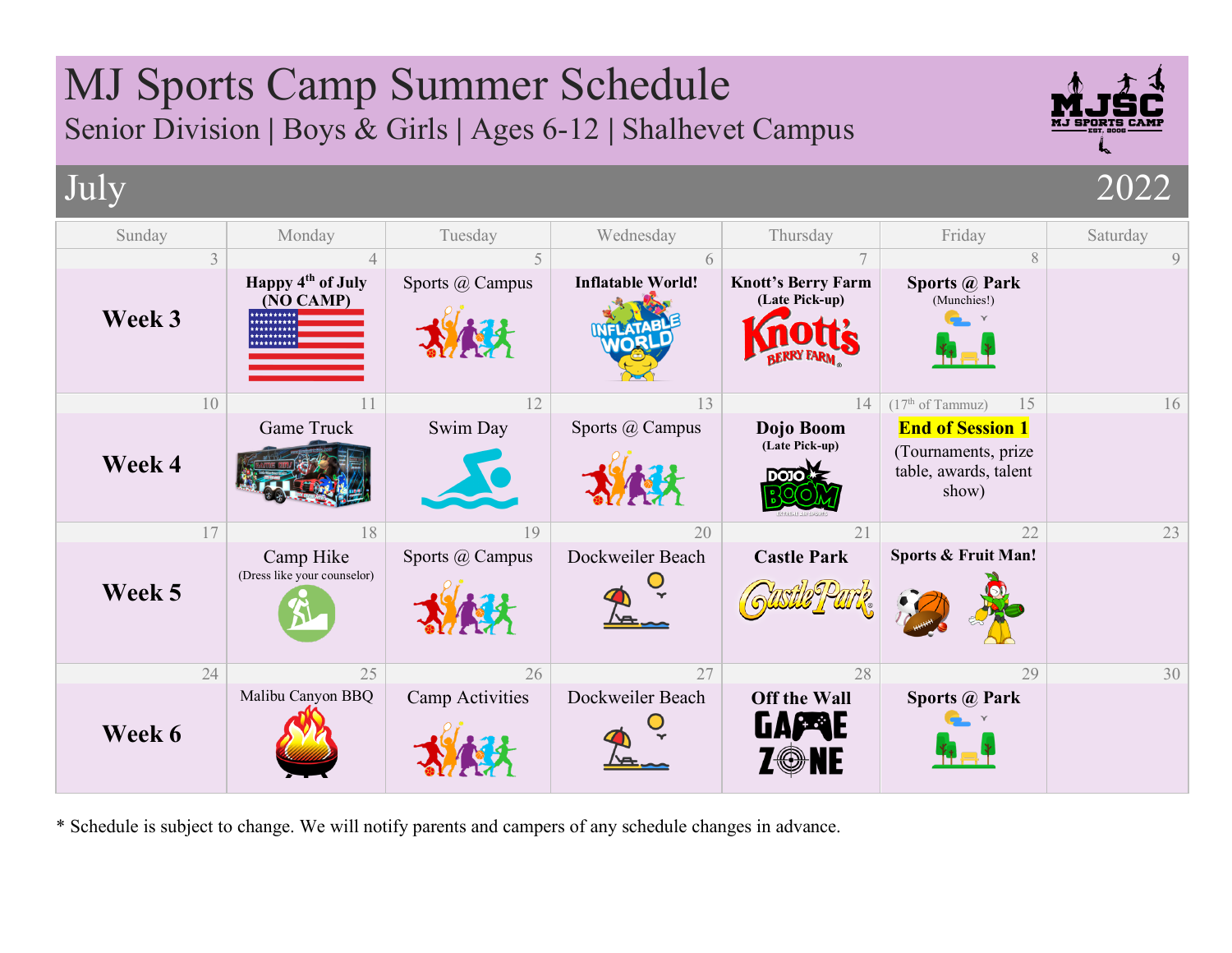

\* Schedule is subject to change. We will notify parents and campers of any schedule changes in advance.